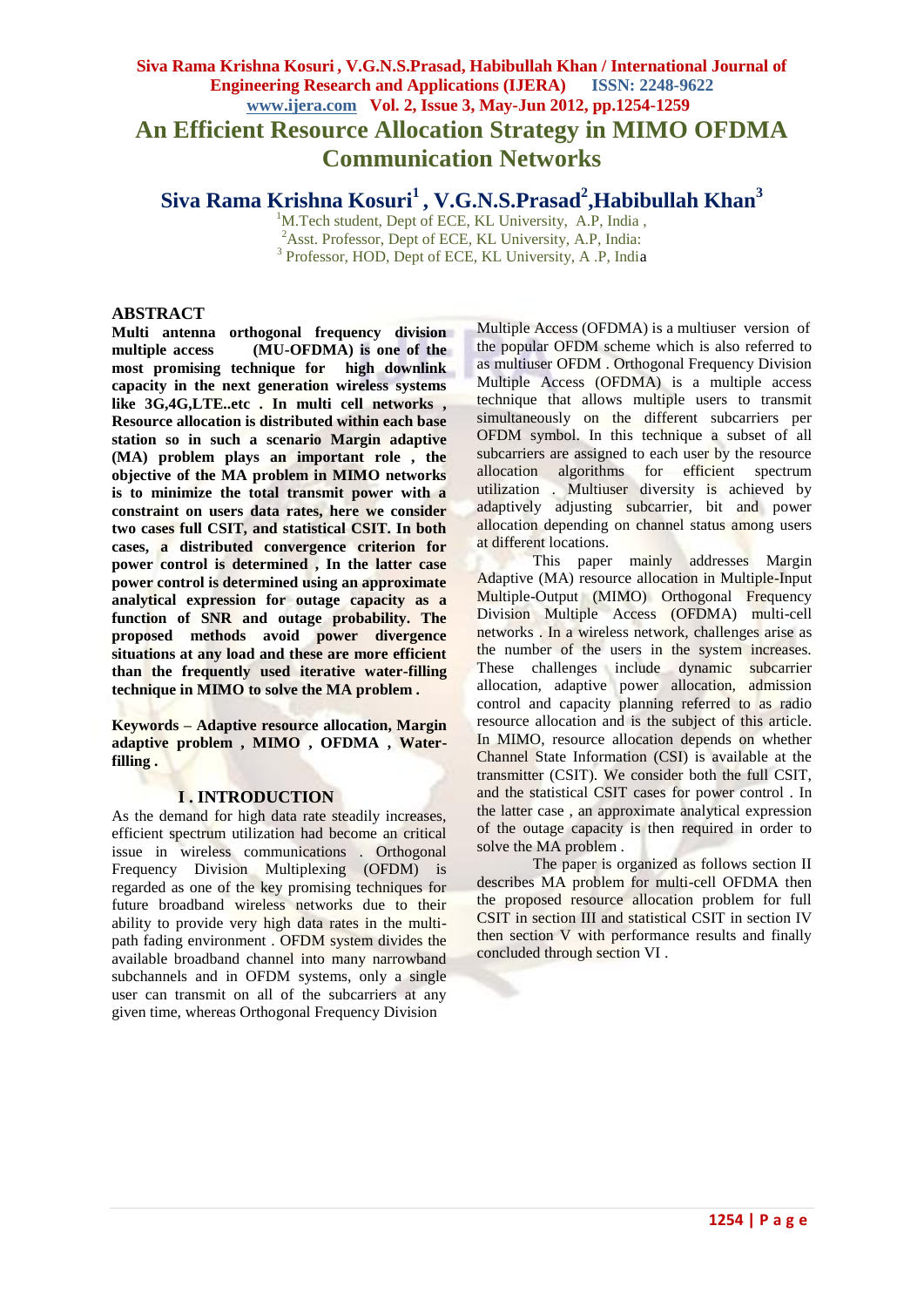

**Fig 1 : Block diagram of multi user MIMO – OFDMA system**

#### **II.MARGIN ADAPTIVE PROBLEM**

The Margin Adaptive resource allocation problem in multi-cell OFDMA consists in determining the subcarrier and power allocations required to achieve the target data rates for all the users of the network, while minimizing the sum power .

Let us consider a network  $N$  comprised of N Base Stations  $(BSS)$  and base station with n<sub>t</sub> transmit antennas, and  $K_N$  users with n<sub>r</sub> receive antennas. So the minimum of number of transmit and receive antennas given by

#### $n_{min} = min(n_t, n_r)$

Each BS transmits over  $L_{SC}$  orthogonal subcarriers. Let  $b_k$  be the index of the serving BS of user k, and  $\Theta_k$  represents the subcarrier set that has been allocated to user k by the base station  $b_k$ . Let  $R_{k,\text{target}}$ is target data rate that has to be allocated for user k, and  $R^{l_k}$  is the data rate of user k in subcarrier l.  $P^{l}_{bk}$  is the power transmitted by BS  $b_k$  in subcarrier . The MA optimization problem is given as

$$
min_{\{P,\Theta\}}\sum_{k=1}^{K_{\mathcal{N}}}\sum_{l\in\Theta_k}P_{b_k}^l
$$

The above equation is combination of several levels and it is decomposed into a set of subproblems , firstly Subcarrier allocationand power control are performed.

In distributed networks, the original problem is also separated per each BS of the network . The MA problem is then solved iteratively in each level for each BS, with fixed inter-cell interference levels, that have been computed in the previous iteration. Finally, the per cell sum power constraint is not directly considered within power allocation, but an admission control step is added afterward to take it into account. Thus, power allocation can be decomposed over the users of the same cell.

Iterative water-filling is commonly used to solve the MA problem in a distributed way. However, power control with iterative water-filling may diverge at high load because of inter-cell interference .

Before power control Subcarrier allocation is carried out independently in each BS. Here the BS assumes equal power allocation and equal interference level on all streams and subcarriers, and uses an approximate target data rate , target. In our method we select subcarriers so as to maximize the power control convergence probability , by maximizing  $E^{l_k}$  defined as

$$
\gamma_k < \frac{g_{b_k,k}}{\sum_{\{n=1,n\neq k\}}^N g_{b_n,k}} \ \forall k \in \{1,2,\dots,N\}
$$

Where  $E_k$  is the upper bound on  $\gamma_k$  of the above equation . Initially each user is assigned the subcarrier that maximizes  $E^{l_k}$ 

Which is followed in iterative steps until all the all users have reached approximate target data rate ,,target or when there are no subcarriers left . After each iteration, the user with current lowest approximate data rate,  $k^*$ , is identified, and it is assigned with a free subcarrier that maximizes  $E^{l_k}$ . Whenever a new subcarrier is allocated to a user, its approximate data rate is updated . Power control is our main concern . Thus , subcarrier allocation should have the least impact on the performances therefore to achieve this is to set the approximate target data rate  $R_{k,\text{target}}$  to a higher value than the real  $R_{k,\text{target}}$ , so that all available subcarriers are eventually allocated in all cells. Then power control will be responsible for setting the power to zero in some subcarriers, either because they are not needed to reach the data rate objective, or because they receive too much interference.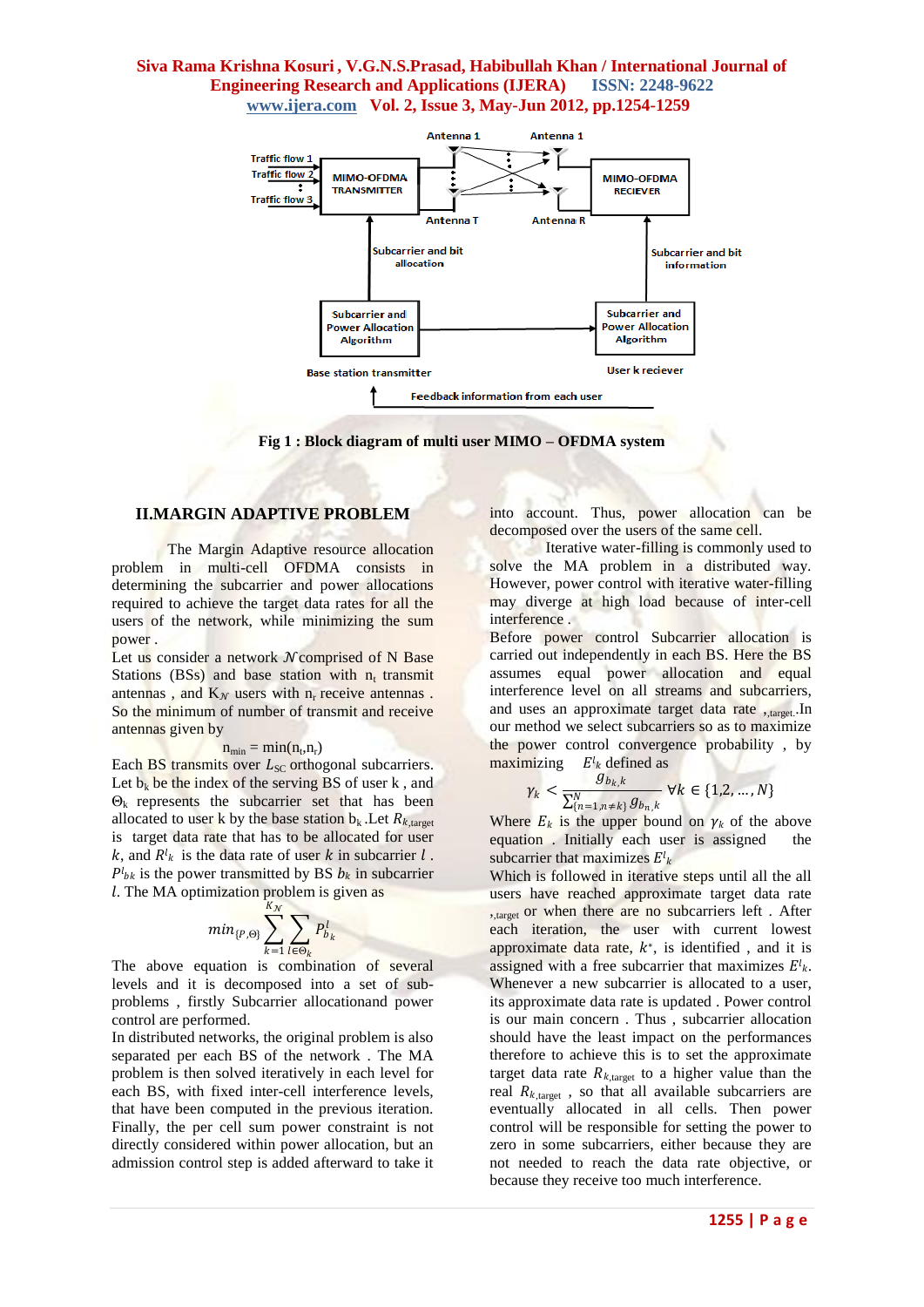So for power control a simple admission control process is used such that if the sum power exceeds the maximum  $P_{\text{max}}$  on a BS, the users served by this BS are ordered by descending sum transmit power value. Then the users with highest sum power are rejected, until the sum power becomes less than  $P_{\text{max}}$ .

# **III . FULL CSIT**

This section deals with MA resource allocation for user . Subcarrier allocation has been performed prior to power allocation which has assigned  $l_{\text{SC}}$ , subcarriers to user  $k$  in sub carrier set ie.,  $\Theta k$ . The MIMO channel in each subcarrier is used in order to increase the transmission rate.The data rate per subcarrier is given as

$$
R_k^l = B_{sc} \sum_{j=1}^{n_{min}} log_2 (1 + \rho_k d_{k,j}^l ((\lambda_{k,j}^l)^2))
$$

where  $d^l_{kj}$  is the normalized power per subcarrier l and per stream  $j$ , whereas SNR of user  $k$ corresponding to its sum power is given as

$$
\rho_k = \frac{g_{b_k,k} \sum_{l \in \Theta_k} P_{b_k}^l}{N_0}
$$

and  $\{\lambda_{k,1}^l, \dots, \lambda_{k,n_{min}}^l\}$  are singular values of the equivalent channel matrix . The power allocation problem at each of the iteration is given as  $\sum_{l \in \theta_k} p_{bk}^l$  such that

$$
\sum_{l \in \theta_k} R_k^l \geq R_{k,target}
$$

As the data rate is an increasing function of the power, the minimum sum power is obtained when  $\sum_{l \in \theta_k} R_k^l \geq R_{k, target}$ .

For power control we first determine the convergence criterion for power control on subcarrier  $\overline{l}$ . The target data rate of user  $k$  in subcarrier *l* is  $R^{l_{k,\text{target}}}$  then in order to obtain a distributed power control convergence criterion, the data rate objective in  $P_{bk}^l \geq 0$  for all subcarriers set  $\Theta_k$  for all users  $k \in \Omega$ *l*, where  $\Omega$ *l* represents the set of interfering users in subcarrier. Second we take pathloss and shadowing gains of interfering links . Then the data rate of user k is

$$
R_{k}^{l} = B_{sc} * \sum_{n_{min}}^{n_{min}} log_{2} \left( 1 + \frac{g_{b_{k},k} P^{l} b_{k}}{N_{0} + \sum_{\{n \in \Omega l, n \neq k\}}^{N} g_{b_{n},k} P^{l} b_{k}} / n_{t} \right)
$$
  

$$
T_{k}^{l} = \frac{n_{t}}{(\beta_{k,n_{min}}^{l})^{2}} \left( \frac{I_{k}^{l}}{g_{b_{k},k} P_{max}} - \frac{N_{0}}{g_{b_{k},k} P_{max}} \right)
$$
  

$$
I_{k}^{l} = N_{0} + \sum_{\{n \in \Omega l, n \neq k\}}^{N} g_{b_{n},k} P^{l} b_{k} / n_{t} ;
$$
  
*i.e.*, (Noise + SNR)

Here  $T_k^l$  provides an estimate for inter cell interference and  $I_k$  represents inter-cell interference .The transmitter assumes that inter-cell interference can be neglected if  $T_k^l$  is low i.e, if  $E^l_k T_k^l < \delta$ , where  $\delta$  is a parameter which is set according to network conditions .The power convergence criterion for maximum data rate is given as

$$
R_k^l \le R_{k,max}^l - \varepsilon \text{ if } E_k^l T_k^l \ge \delta \ \forall l \in \Theta_k
$$
  

$$
R_{k,max}^l = B_{sc} n_{min} \log_2(1 + E_k^l)
$$

When the above condition is satisfied on subcarrier *l* , the solution is

$$
\rho_k d_{kj}^l = \left[\eta - \frac{1}{\left(\lambda_{kj}^l\right)^2}\right] \forall j \in \{1, \dots, n_{min}\}\
$$

Else, the solution is

$$
\rho_k d_{k,j}^l = \left[ \eta_l - \frac{1}{\left(\lambda_{k,j}^l\right)^2} \right] \forall j \in \{1, \dots, n_{min}\}\
$$

In the first case,  $\eta$  is a constant that applies to all subcarriers, and that is determined so as to fulfill the target data rate constraint. In the second case,  $\eta_l$ is a constant which is specific to subcarrier  $l$ , that is determined in order to fulfill the target data rate constraint on subcarrier  $l, R_k^l \leq R_{k,max}^l - \varepsilon$  where  $\epsilon$  is a small positive value and  $\rho_k$  denotes SNR for user k  $d_{k,j}^l$  represents normalized power per subcarrier 1 and per stream j.

# **IV . STATISTICAL CSIT**

Statistical CSI (or long-term CSI) means that a statistical characterization of the channel is known. This include the type of [fading distribution,](http://en.wikipedia.org/wiki/Fading#Fading_models) the average channel gain, the [line-of-sight](http://en.wikipedia.org/wiki/Line-of-sight_propagation)  [component,](http://en.wikipedia.org/wiki/Line-of-sight_propagation) and the [spatial correlation.](http://en.wikipedia.org/wiki/Spatial_Correlation) As with instantaneous CSI, this information can be used for transmission optimization.

The CSI acquisition is practically limited by how fast the channel conditions are changing. In [fast fading systems](http://en.wikipedia.org/wiki/Fading#Slow_versus_fast_fading) where channel conditions vary rapidly under the transmission of a single information symbol, only statistical CSI is reasonable. On the other hand, in [slow fading](http://en.wikipedia.org/wiki/Fading#Slow_versus_fast_fading)  [systems](http://en.wikipedia.org/wiki/Fading#Slow_versus_fast_fading) instantaneous CSI can be estimated with reasonable accuracy and used for transmission adaptation for some time before being outdated. In practical systems, the available CSI often lies in between these two levels; instantaneous CSI with some estimation/quantization error is combined with statistical information.

In Statistical CSIT an approximate expression is obtained for outage capacity as a function of outage probability and SNR .For a MIMO system y=Hx+n.For with channel statistics known resource allocation can be carried out from the outage capacity expression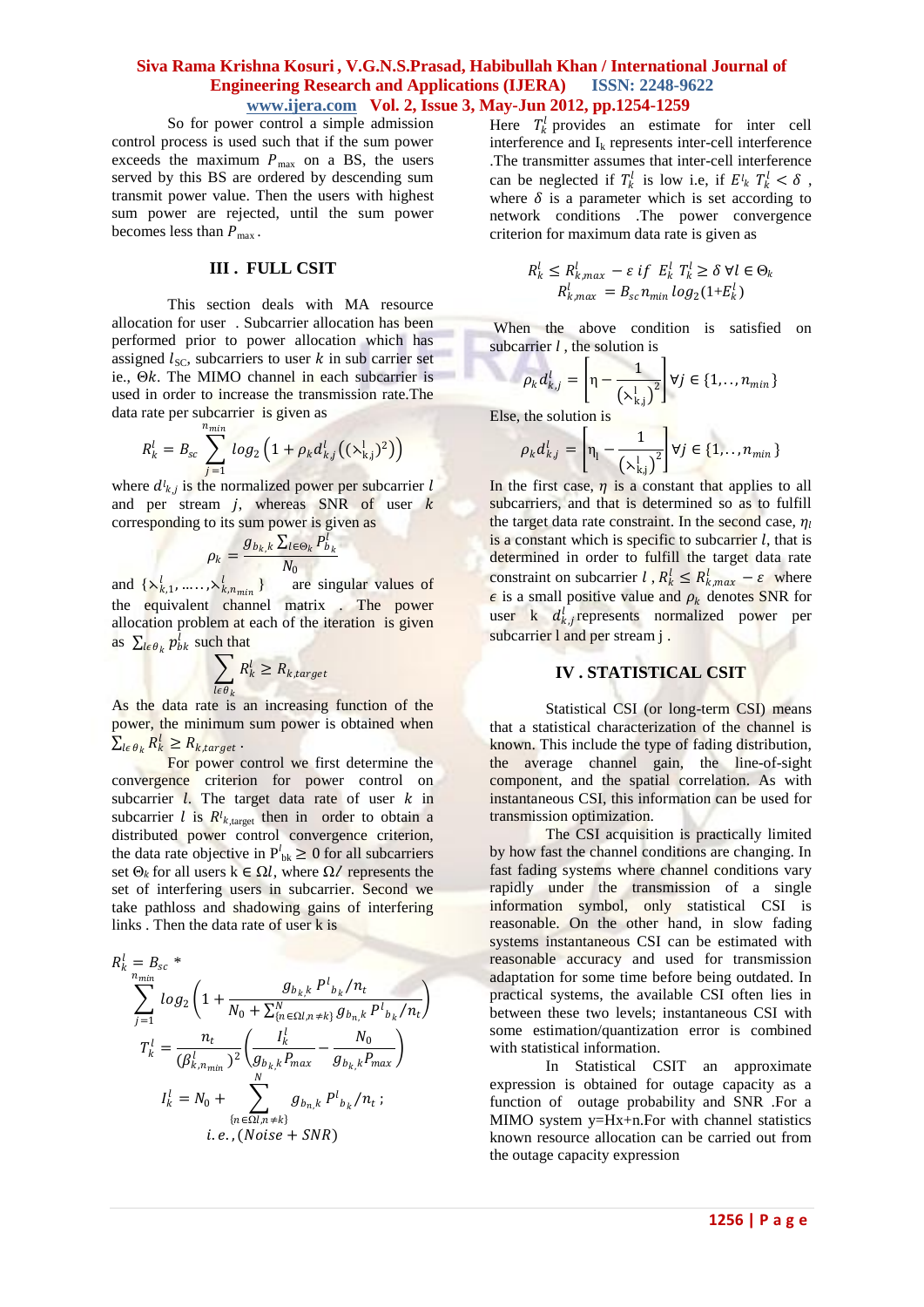$\sim$ 

$$
C = \frac{1}{2} n_{min} \log_2 \left( 1 + \frac{f(P_{out})}{n_{min} n_t} \rho \right)
$$

$$
+ \log_2 \left( 1 + \frac{f(P_{out})}{n_t} \rho \right)
$$

Where  $P_{out}$  is the outage probability of the channel and  $\rho$  is SNR for the particular subcarrier. The data rate per subcarrier that has to be allocatedis given as

$$
R_k^l = \frac{B_{sc}}{2} n_{min} \log_2 \left( 1 + \frac{x_k^l}{n_{min}} P_{bk}^l \right)
$$
  
+  $\log_2 \left( 1 + x_k^l P_{bk}^l \right)$   
where 
$$
x_k^l = \frac{f(P_{out}) g_{bk} k}{n_t} I_k^l
$$

Similar to the case of full CSIT , inter-cell interference estimate and power control are given respectively as

$$
T_k^l = \frac{n_t}{(\beta_{k,n_{min}}^l)^2} \left( \frac{I_k^l}{g_{b_k,k}P_{max}} - \frac{N_0}{g_{b_k,k}P_{max}} \right)
$$
  
where,  $I_k^l = N_0 + \sum_{\{n \in \Omega, n \neq k\}}^N g_{b_n,k} P_{b_k}^l / n_t ;$   
*i.e.*, (*Noise + SNR*)

The power control is done according to the below condition for the first equation outage capacity of statistical CSIT case **COLL** 

$$
R_k^l \leq R_{k,max}^l - \varepsilon \, \text{if} \, E_k^l \, T_k^l \geq \delta \, \forall l \in \Theta_k
$$
  

$$
R_{k,max}^l = B_{sc} n_{min} \, \log_2(1 + E_k^l)
$$

The target data rate is achieved untill outage capacity is reached by varying  $P_{bk}^l$ .

## **V . PERFORMANCE RESULTS**

#### *5.1 MIMO OFDMA with full CSIT*

Here we had considered two scenarios where all the users have the same data rate,  $R_{\text{target}} = 256$  or 384 Kbits/s.

The following statistics are gathered for performance evaluation: the percentage of rejected users (with respect to all users served by the central cell), and the percentage of active subcarriers (with respect to  $L_{SC}$ ). A user is rejected if it cannot reach its target data rate  $R_{\text{target}}$  in specified time interval. A subcarrier is active if it is allocated to a user and if the transmit power on this subcarrier is not zero.



**Fig. 2. Full CSIT, percentage of rejected users depending on the load.**

From the above Fig 2 in both cases of target data rates of 256 kbps and 384 kbps iterative water-filling leads to an abrupt increase of the percentage of rejected users, whereas our proposed method avoids this behavior .

The percentage of active subcarriers also decreases very rapidly with iterative water-filling when power divergence occurs (Fig. 3 and Fig. 4). At low load (less than  $\sim 65$  users per cell), some subcarriers are inactive because all allocated subcarriers are not necessary to achieve the target data rate, because of power control.



**Fig. 3. Full CSIT, percentage of active subcarriers depending on the load.**





At medium load and high load compared with iterative water-filling in our proposed method, the percentage of active subcarriers decreases because of admission control, that rejects many users when their required power is too high but more efficient than the water-filling case.

Although full CSIT MIMO is approximate we cannot surely say there will not be any any power divergence situation with this criterion. However, the numerical results show that our proposed method is quite efficient compared to iterative water-filling from the graphical results obtained .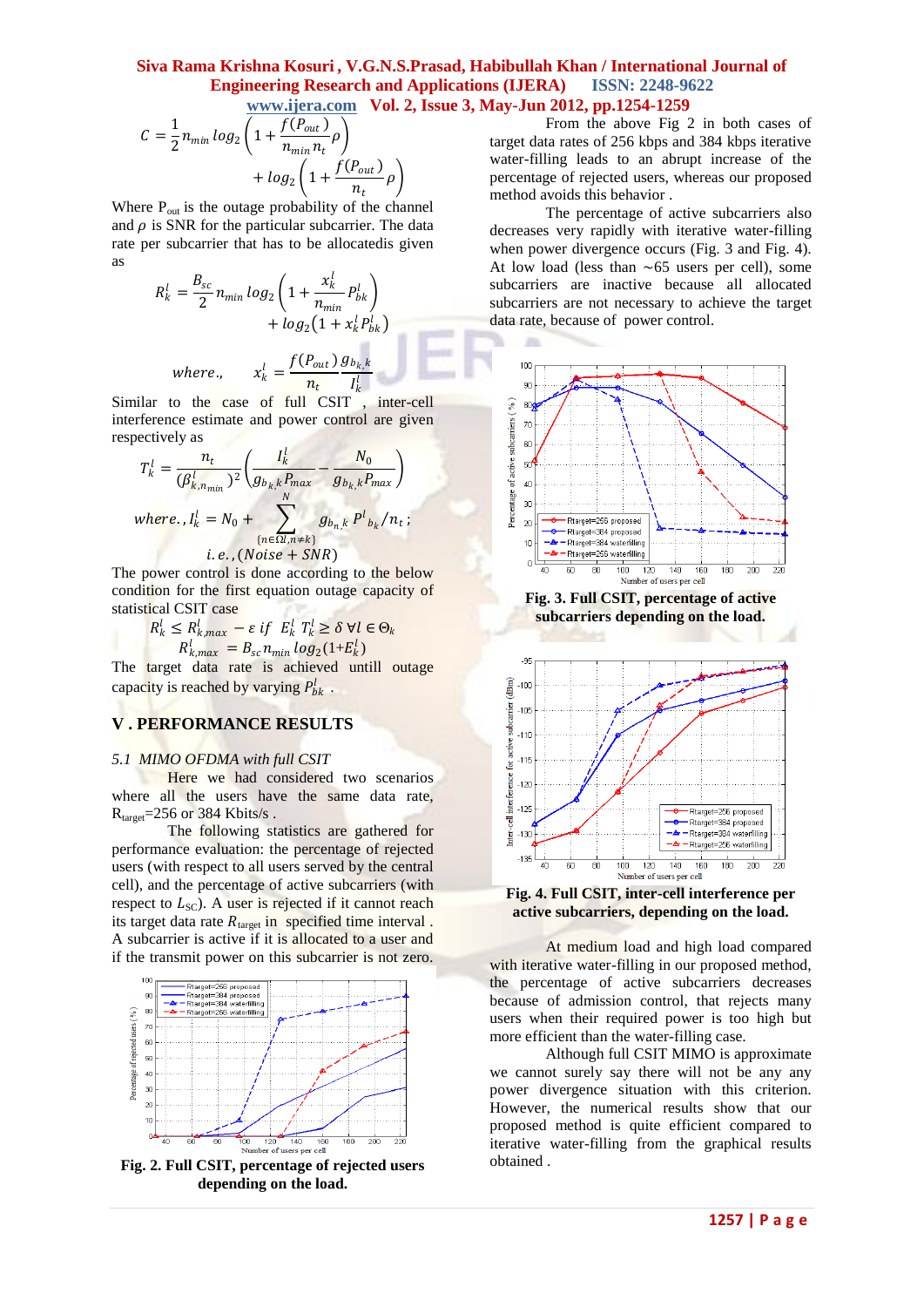# *5.2 MIMO OFDMA with Statistical CSIT*

In statistical CSIT network parameters and assumptions are the same as in the full CSIT case, except that  $R$ target = 128 kbps, here we study the influence of parameter  $\delta$  on the results, when Pout  $= 10^{-2}$  (Fig. 5). When  $\delta = 10^{-3}$ , criterion E is triggered even when inter-cell interference is insignificant, resulting in useless users rejections at low to medium load. On the contrary, when  $\delta =$  $10^{-1}$ , criterion *E* is not triggered soon enough when inter-cell interference increases, and does not prevent all power divergence situations at high load.  $\delta$  should consequently result from a trade-off between these two phenomena, allowing us to trigger criterion  $\overline{E}$  only when the channel becomes interference-limited. In the current parameters setting, this is achieved when  $\delta = 10^{-2}$ .



**Fig. 5. Statistical CSIT, influence of**  $\delta$  **and comparison with orthogonal allocation , pout =10-2**

The rejection rate obtained with users orthogonalization is also represented on Fig. 5 . Contrary to the full CSIT case, orthogonalization rejects less users than iterative waterfilling. The results obtained with  $\delta = 10^{-2}$  for several values of Pout are represented on Fig. 5 . Our proposed method is more efficient in terms of rejection rate than iterative water-filling, whatever the outage probability value. The maximum decrease in rejection rate compared to iterative water-filling is between 33 and 35% in the three cases.

The bandwidth loss has lower impact on the performances in the statistical CSIT case, because only 50% of the subcarriers are required to reach the target data rate of all users , when all subcarrier are available as shown in (Fig. 6) . The average inter-cell interference per active subcarrier is of the same order with users orthogonalization as with our proposed method, which explains why our proposed method performs better.



**Fig. 6. Statistical CSIT, percentage of active**  subcarriers, depending on the load and on Pout.

The proposed method avoids power divergence situations (see Fig. 7) which lead to many users being rejected by admission control. The rejection rate and the percentage of active subcarriers (Fig.6) are not steplike functions as in the full CSIT case, emphasizing that we are dealing with outage data rates on the statistical channel.



**Fig. 7. Statistical CSIT, inter-cell interference per active subcarrier, depending on the load and**  Pout.

# **VI . CONCLUSION**

In this paper we have proposed a new method to solve the subcarrier allocation and power allocation problem for multi-user MIMO-OFDMA Convergence criterion has been derived for both full CSIT and statistical CSIT cases and an approximate analytical expression for outage capacity as a function of the SNR and of the outage probability has been obtained. In both cases, the proposed method avoids power divergence situations, compared to iterative water-filling, and leads to more users reaching their target data rate and hence there would be an efficient utilization of the network resources .